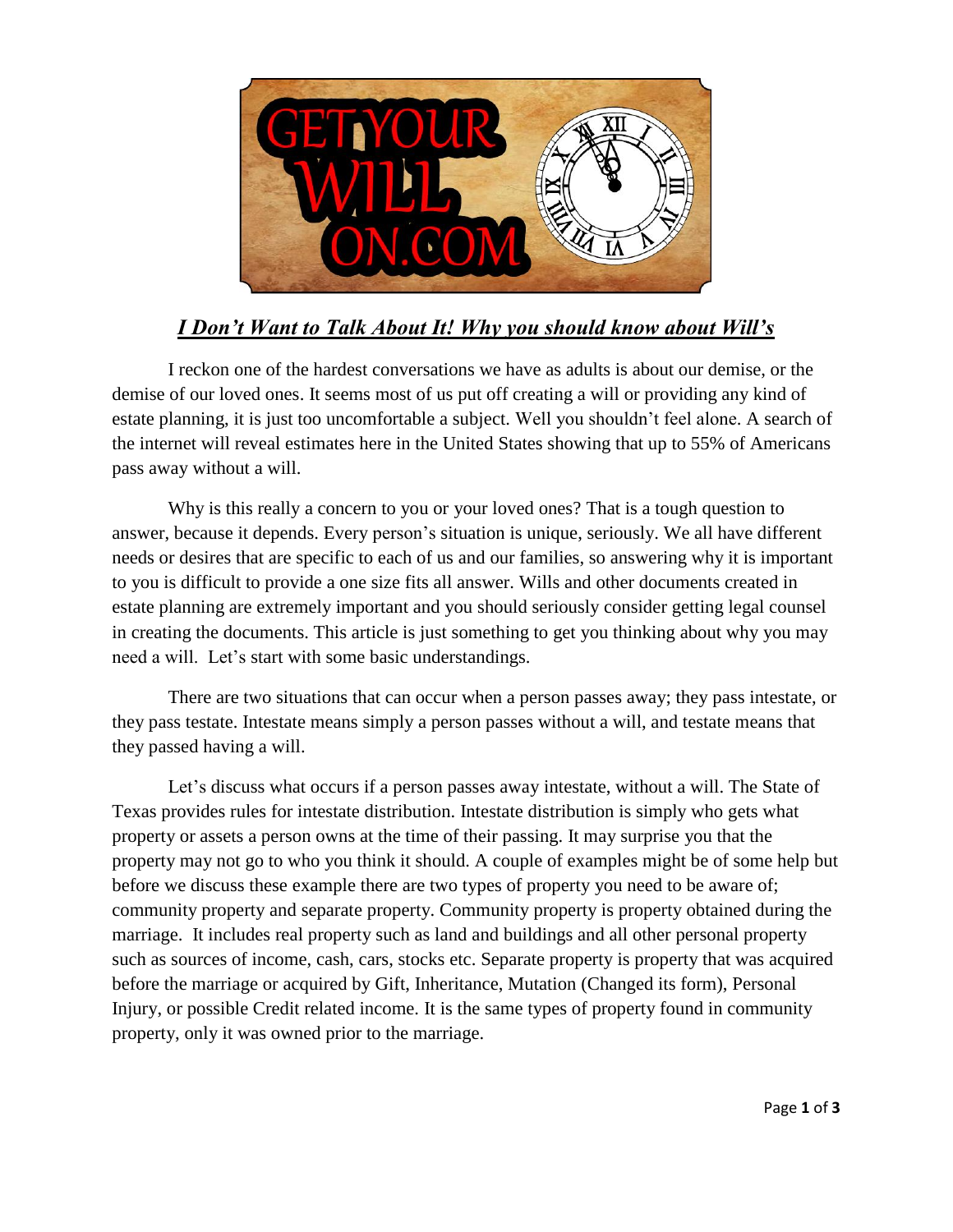Our first example is a married couple with three children all from the same marriage. When one spouse passes away the other spouse gets all the community property, which is all property obtained during the marriage. The spouse gets 1/3 of the deceased spouse's Separate personal property, with the children getting 2/3. The surviving spouse gets a 1/3 life estate in the real property with the children getting a 2/3 interest in fee simple. A life estate is where the person who holds it can remain on the property or use the property for the rest of their life; they have no legal title to sell the property though. A fee simple is where a person holds title to the property and can sell the property.

Our second example is a married couple with two kids from outside the marriage. The spouse that passes away is the one who had kids outside the marriage. For sake of this example this couple had been married 24 years and the kids hated the surviving spouse and never even saw the deceased spouse. This couple bought property, built their dream home to live in until they both passed away. They both worked hard and had many nice vehicles, boats, and investments. The deceased spouse had owned a beautiful vacation home in the hill country prior to the marriage which they both enjoyed throughout their marriage.

Intestate distribution has an adverse affect on the surviving spouse. The community property is divided ½ to the surviving spouse and ½ to the kids outside the marriage. The separate property is divided 1/3 of the personal property goes to the surviving spouse, and 2/3 to the kids outside the marriage. The real property is divided as a 1/3 life estate to the surviving spouse and 2/3 fee simple to the kids outside the marriage.

In example one passing without a will may seem to be not such a terrible thing. Now for a moment imagine two of the kids were really bad apples and that the deceased spouse had one million dollars in separate property in the form of stocks and that the deceased spouse wanted all the stock property to go to his spouse and his one good child. The Intestate distribution will give 1/3rd to the surviving spouse and 2/3 of the fortune to the kids. The wife gets on \$333,333.33 and each child will get \$333,333.33 each. So this means the two bad apples who the decease spouse did not want to get anything, received nearly half of the funds that were only suppose to go to the wife and the good child. A properly drafted will would have prevented this outcome.

In example two the two kids who never came to visit or develop a relationship with the deceased spouse will get a great reward anyway because of intestate distribution. All the nice things this couple built and created were community property. The house, the cars and boats, the investments are things the couple built together and for each other. The distant and evil kids will get ½ of all the community property even though they hated the surviving spouse and never had anything to do with the spouse that died. The nice vacation home that was separate property of the deceased spouse will go as a 1/3 life estate to the surviving spouse to use as long as they live, but the 2/3 of the real ownership will go to the two kids. When the surviving spouse passes away, the kids get the 1/3 life estate back and then the own the entire vacation home to do with as they please. Here again a properly drafted will would have prevented this outcome.